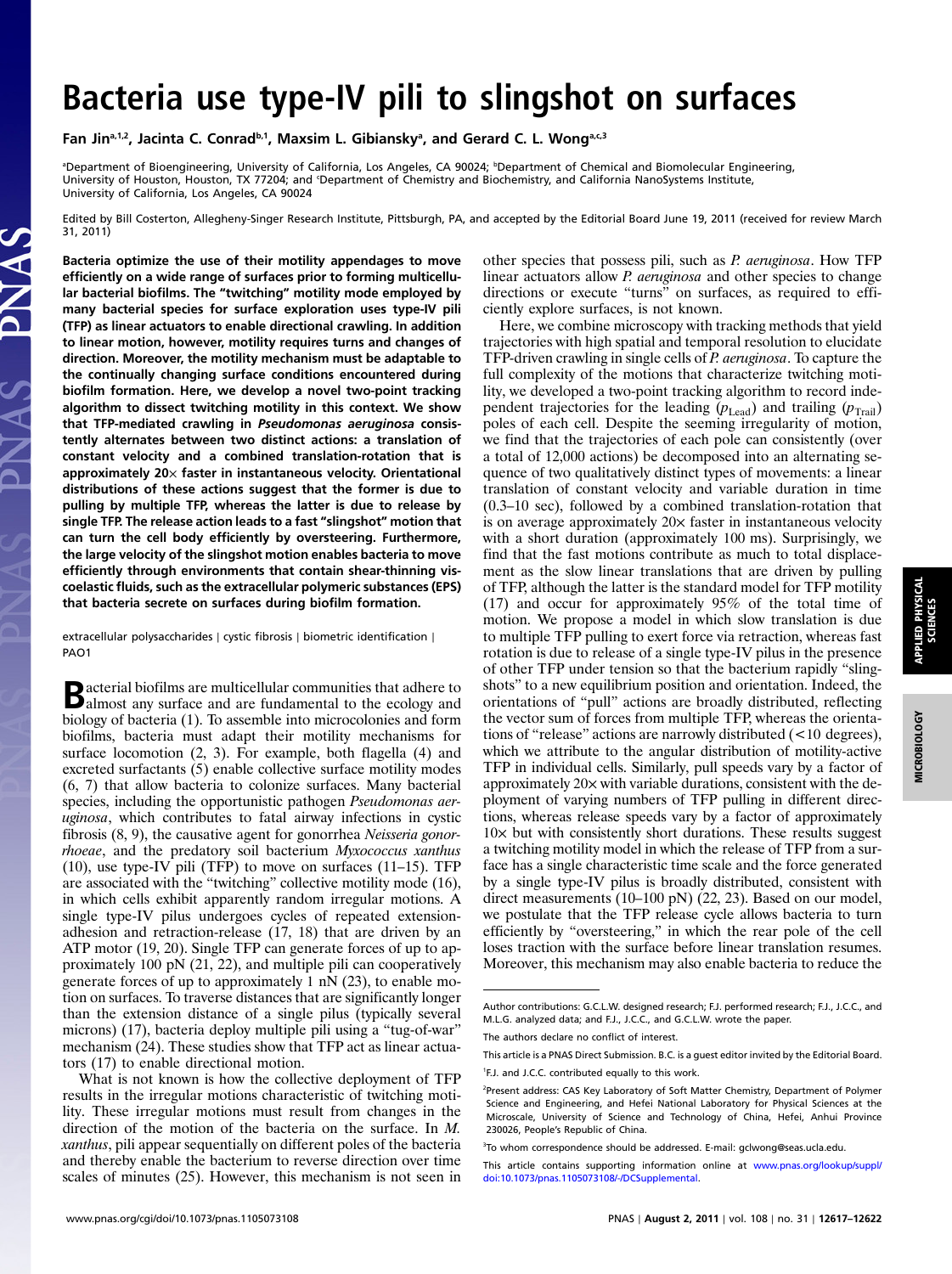local viscosity in shear-thinning media, such as the extracellular polymeric substances (EPS) that compose the biofilm matrix (26).

## Results

Two-Point Tracking Reveals Alternating Pulses and Square Waves in **Trajectories.** Traditional high-throughput algorithms applied to locate spherical colloidal particles  $(27)$  identify the positions of the particle centroids. However, P. aeruginosa are rod-shaped and therefore must be characterized by both the positions of the centroids and the orientations of the cells. In addition, the TFP of P. aeruginosa are distributed anisotropically along the body and are located primarily at the poles at the bacterium (17, 28, 29). Relating the motion of the body of the bacterium to the deployment of pili located at the poles thus requires new methods to separately analyze the motion of each pole. We therefore modified standard particle-tracking algorithms to separately track the two poles of rod-like bacteria in a database of microscopy movies [\(Fig. S1\)](http://www.pnas.org/lookup/suppl/doi:10.1073/pnas.1105073108/-/DCSupplemental/pnas.1105073108_SI.pdf?targetid=SF1). We fitted an ellipse to each image of a bacterium (30) and identified the two poles with the two foci of the ellipse. Although bacteria are closer to spherocylinders than ellipses, we empirically find this to be a computationally efficient and reliable way to locate the poles. Because the separation between the two poles of the bacterium was larger than the displacement of the centroid of the bacterium at our fast imaging rate (10 frames∕ sec), we could use standard tracking algorithms (27) to separately track the two poles over time. (For schematic diagram, see [Fig. S1](http://www.pnas.org/lookup/suppl/doi:10.1073/pnas.1105073108/-/DCSupplemental/pnas.1105073108_SI.pdf?targetid=SF1).)

The positions of the poles as a function of time exhibit significant noise that reflects the errors in the ellipse fitting, as shown for the leading pole  $p_{\text{lead}}$  over a time interval of 100 sec in Fig. 1 (A) (points). We estimate this noise to be approximately 0.03  $\mu$ m (0.5 pixels), which sets a lower threshold of approximately 0.3 μm∕s on the velocities that can be resolved given the imaging rate of 10 frames∕ sec. To accurately extract velocities from the trajectory that fall below this noise threshold, we first subdivide the trajectory into segments using a noise threshold of 2 pixels  $(0.12 \mu m)$ . If the position varies less than this threshold, we calculate the velocity using linear regression across the entire segment (solid line in Fig. 1A). For extremely fast motions, the position varies by more than the noise threshold, and we directly calculate the velocity of the pole from its net displacement. This strategy allows us to accurately measure velocities ranging from <sup>0</sup>.001–<sup>20</sup> <sup>μ</sup>m∕s over durations ranging from 0.1–10 s ([Movie S1\)](http://www.pnas.org/lookup/suppl/doi:10.1073/pnas.1105073108/-/DCSupplemental/pnas.1105073108_SI.pdf?targetid=SM1). Comparison of the trajectory obtained via regression (solid line) with the positions measured from our experiment (symbols)



Fig. 1. Analysis of the two-point velocity profiles of the  $\Delta$ fliM mutant. (A) x and y position of one focus  $(p_x(t)$  and  $p_y(t)$ ) as a function of time. Yellow symbols show raw data and cyan lines indicate the denoising regression (threshold = 2 pixels). (B) Velocity amplitudes ( $|v_{p_{lead}}(t)|$  and  $|v_{p_{tail}}(t)|$ ) of foci  $p_{\text{lead}}$  and  $p_{\text{trail}}$  as a function of time. Velocity amplitudes are calculated from the regression data.

shows excellent agreement; we estimate the relative error in the calculation of the velocity amplitude from the slope of the trajectory segment to be less than 5%.

The resultant plots of the velocity amplitude obtained from the regression analysis versus time exhibit high-speed pulses that regularly alternate with low-speed square waves, as shown for the leading ( $p_{\text{lead}}$ ) and trailing ( $p_{\text{Tail}}$ ) poles of a single bacterium in Fig. 1B. Over one order of magnitude separates the characteristic velocities of pulses and square waves, indicating that twitching is an inherently multiscale phenomenon. Furthermore, the durations in time of the high-speed pulses are shorter and more narrowly distributed compared to those of the low-speed square waves. The velocity amplitude profiles of  $p_{\text{Lead}}$  and  $p_{\text{Trail}}$  exhibit significant differences, with more high-speed velocity pulses found in the velocity profile of the trailing pole than that of the leading pole. Together, these observations suggest that distinct physical mechanisms that depend on both the orientation and the shape anisotropy of the bacterium may be responsible for the pulses and square waves.

Extant results on TFP-driven motility suggest two potential models to explain the origin of the alternating high-speed and low-speed motions that we observed in the trajectories. First, multiple TFP pulling in coordination may allow the bacterium to move at higher speeds. However, motility experiments on Neisseria gonorrheae mutants showed that the velocity was independent of the average number of TFP (16, 22); moreover, the force exerted by multiple TFP pulling in coordination scaled only linearly with the number of TFP (23). Second, the pilus motor that drives the retraction may exhibit multiple states, each with its own characteristic velocity. This scenario was found in N. gonorrheae, in which TFP retracted at two distinct velocities separated by a factor of five only in the regime of low loading forces (31), but is unlikely to explain the 20-fold difference between our low- and high-speed velocities. Moreover, neither model suggests any natural explanation for the striking contrast in the distribution of durations of the two movement types, the monodisperse duration of the high-speed velocity pulses contrasted with the polydisperse duration of the low-speed velocity plateaus. We therefore conclude that neither model can explain three key features of our trajectories:  $(i)$  the large separation in the characteristic scales of velocity and duration,  $(ii)$  the regular alternation between low and high speeds, and *(iii)* the drastic difference in the distributions of movement duration between low and high speeds. These features suggest that a new model is needed to understand how bacteria deploy multiple TFP.

Bacteria Move Faster During Turns than During Pure Linear Motion. To obtain new insight into how bacteria deploy TFP, we first examine the rotational motion of a crawling bacterium. To distinguish rotational motion from translational motion in the database of trajectories, we analyze the correlation between the motions of the two poles. For translational motion along the cell body axis and for "parallel transport" of the cell in which a constant cell orientation is maintained, the magnitudes of the instantaneous velocities of the two poles are nearly equal (i.e.,  $|v_{p_{\text{lead}}}(t)| =$  $|v_{p_{\text{Train}}}(t)|$ , whereas for rotational motion the magnitudes of the velocities are not equal (i.e.,  $|\mathbf{v}_{p_{\text{lead}}}(t)| \neq |\mathbf{v}_{p_{\text{Tail}}}(t)|$ ). Individual cells deploy translations and rotations differently, as shown by the two-dimensional histograms over the instantaneous velocity amplitudes  $|v_{p_{\text{lead}}}(t)|$  and  $|v_{p_{\text{Total}}}(t)|$  for two different cells in Fig. 2A, i–ii, and therefore exhibit morphologically distinct trajectories as shown in Fig. 2B. For example, the trajectory of the trailing pole  $p_{\text{Tail}}$  for bacterium (i) is only weakly correlated with the trajectory of the leading pole  $p_{\text{Lead}}$ , consistent with a statistical preference for rotational motion, whereas the trajectories of  $p_{\text{lead}}$  and  $p_{\text{Tail}}$  of bacterium (ii) are highly correlated, consistent with a statistical preference for linear translational motion. Although the motions of these bacteria are different, it can be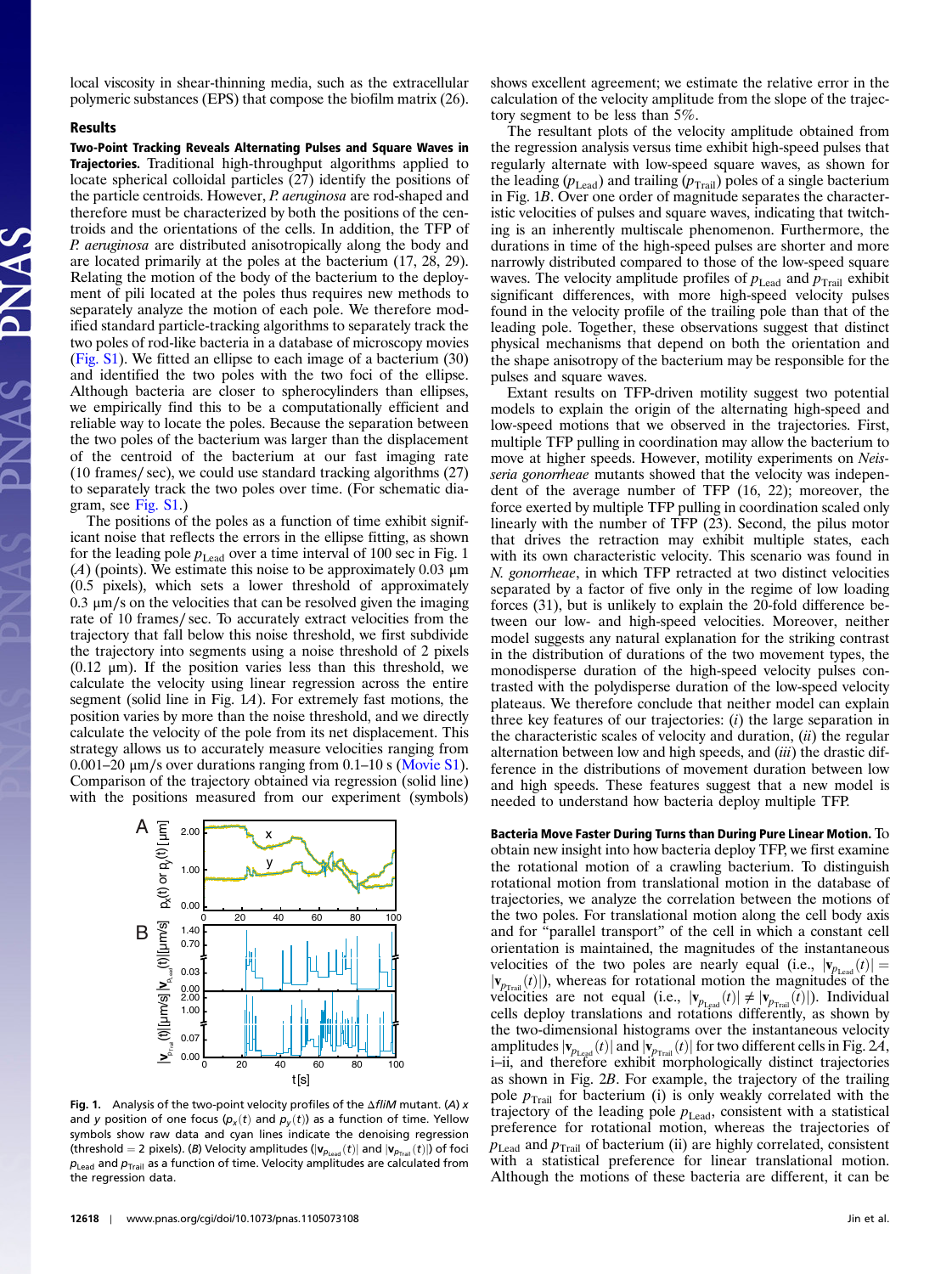

<sup>0</sup> 13 25 50 100 200



Fig. 2. Identical ΔfliM bacteria exhibit individuation of motion preferences. (A) 2D histogram of  $|{\bf v}_{\rho_{\rm lead}}(t)|$  versus  $|{\bf v}_{\rho_{\rm real}}(t)|$ , from datasets of two different ΔfliM mutant bacteria. The dashed line (slope = 1.0) is a guide to the eye to indicate translational motion ( $|{\bf v}_{p_{\text{lead}}}(t)| = |{\bf v}_{p_{\text{train}}}(t)|$ ); the dashed circle is a guide to the eye to indicate rotational motion ( $|v_{p_{\text{lead}}}(t)| \neq |v_{p_{\text{final}}}(t)|$ ); the dotted green lines indicate the velocity threshold ( $|v_{p_{\text{lead}}p_{\text{final}}}| = 0.3 \ \mu \text{m/s}$ ) separating release actions and pull actions. Genetically identical bacteria exhibit distinct individual motion preferences: (i) rotation; (ii) translation. (B) Portion of trajectories from (top) bacterium (i), with schematic illustrating rotational motion, and (bottom) bacterium (ii), with schematic illustrating translational motion. In (B) the blue and red circles indicate positions of  $p_{\text{lead}}$  and  $p_{\text{trail}}$ , respectively.

B

Count

clearly seen that high-speed motions are dominated by rotations, whereas low-speed motions are dominated by translation. This behavior is a generic feature of TFP-driven motility in P. aeruginosa.

Motion Can Be Decomposed into Two Distinct and Alternating Actions. To elucidate the motility events that constitute twitching, we decompose the complex motion of the leading pole of the bacterium into a sequence of unique and discrete actions. Each trajectory can be described as a series of N distinct actions  $A_i$  characterized by a duration time  $\tau(A_i)$  and a constant velocity amplitude  $|\mathbf{v}(A_i)|$ with displacement  $D(A_i)$ , as shown schematically in Fig. 3A. We

hypothesize that these discrete actions must ultimately derive from the deployment of TFP. We first investigate the correlation of sequential actions (actions  $A_i$  and  $A_{i+1}$ ) over a specific trajectory. The 2D histogram over the velocity amplitudes  $|v_{p\text{lead}}(A_i)|$ and  $|v_{p\text{lead}}(A_{i+1})|$  exhibits two distinct maxima (Fig. 3B), indicating that slow (fast) actions typically succeed fast (slow) actions. Similarly, the 2D histogram over the duration times  $|\tau(A_i)|$  and  $|\tau(A_{i+1})|$  reveals that short (long) actions are typically followed by long (short) actions [\(Fig. S2](http://www.pnas.org/lookup/suppl/doi:10.1073/pnas.1105073108/-/DCSupplemental/pnas.1105073108_SI.pdf?targetid=SF2)). Furthermore, by analyzing all the discrete actions in a trajectory (Fig. 3C), we find that an overwhelming fraction of high velocity actions have short durations (<200 ms). These results indicate that the motility cycle of



Fig. 3. Analysis of the velocity of leading pole  $p_{lead}$  reveals distinct pulls and releases. (A) Schematic definition of an action in the velocity profile: For the *i*th action  $A_i$ ,  $|v_{p_{\text{last}}}(A_i)|$  is the velocity amplitude,  $\tau(A_i)$  is the duration time, and  $D(A_i)$  is the total displacement. (B) 2D histogram of the velocity amplitude of connected actions (A<sub>i</sub> and A<sub>i+1</sub>) for leading pole  $p_{\text{lead}}$ . (C) Velocity amplitude  $|\mathbf{v}_{p_{\text{lead}}}(\mathsf{A})|$  as a function of duration  $\tau(\mathsf{A})$  for the leading pole  $p_{\text{lead}}$  in the trajectory of a single ΔfliM bacterium (N = 12,000 points); the color scale indicates the total displacement  $D(A)$ . The two dashed lines (slope = -1.0) are guides to the eye indicating total displacements between 0.01 μm and 0.1 μm. (D) Histogram of the duration  $\tau(A)$ . The dashed line indicates the time threshold (τ<sub>c</sub> = 0.2 s) separating release actions (red bars) from pull actions (blue bars). (E) Histogram of the velocity amplitude  $|v_{p_{\text{lead}}}(A)|$ . The dashed line indicates the velocity threshold ( $|v_{p_{\text{leadc}}}| = 0.3 \text{ }\mu\text{m/s}$ ) separating release actions (red bars) from pull actions (blue bars). (F) Histogram of the displacement  $D(A)$  of release actions (red bars) and of pull actions (blue bars). In D–F the line is the Gaussian fit to the distribution.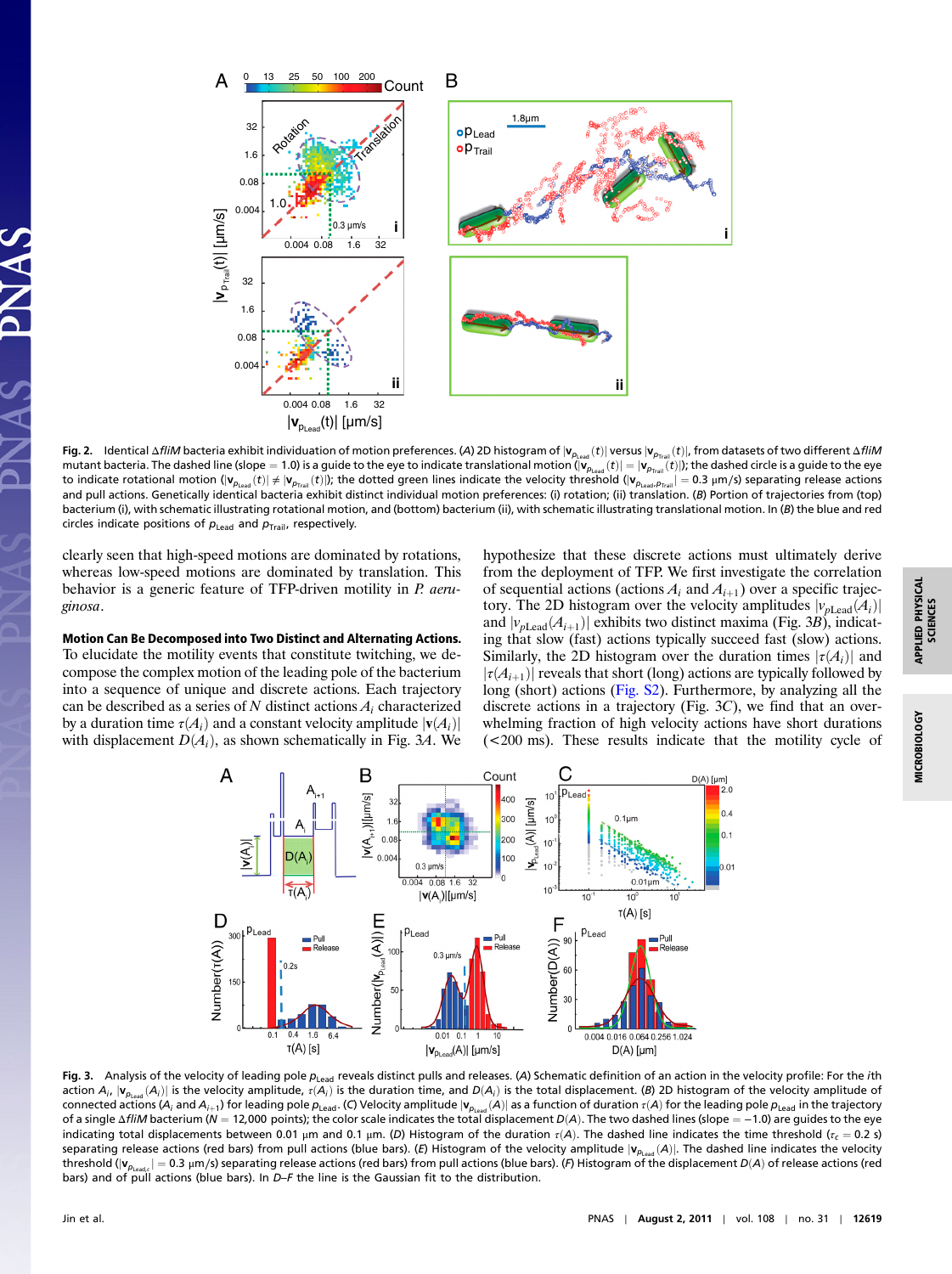TFP-driven twitching for the database of trajectories consists of alternating low velocity plateaus of long duration and high velocity pulses of short duration.

The distributions of the duration and velocity of actions are bimodal, with characteristic scales that are separated by over one order of magnitude (Fig.  $3D$  and E). Slow actions (of velocity  $< 0.3 \mu m$ ) exhibit long duration times (300 ms – 20 s), whereas fast actions (of velocity  $>0.3 \mu m$ ) exhibit short duration times (≤200 ms). The distribution of durations for slow actions is significantly broader [full-width half-max (FWHM) of approximately 5 s] than that of fast actions (FWHM of approximately 200 ms). The average duration of fast actions is approximately 20 times shorter than that of slow actions (Fig. 3D). However, the average velocity amplitude of fast actions is approximately 20 times greater than that of slow actions (Fig.  $3E$ ). This implies that the average displacements for these two processes are approximately equal (Fig. 3F). This surprising result suggests that the standard model of TFP-driven pulling that is used to explain twitching motility (17) must be extended to include a second physical process that also contributes significantly to total displacement.

Fast and Slow Actions Exhibit Distinct Orientation Preferences. To elucidate the physical origin of these processes, we examined how fast and slow angles were oriented with respect to the body of the bacterium. We define the deviation angle  $\theta$  as the angle between the velocity vector of the leading pole  $(p_{\text{lead}})$  and the body axis of the bacterium, as shown in the inset to Fig. 4A. The distribution of deviation angles  $p(\theta)$  for slow actions (FWHM of approximately 90 degrees) is biased along a broad forward cone (Fig. 4B), as shown by data averaged over 10 different  $\Delta f$ *liM* mutant cells. By contrast, the forward-directed maximum in  $p(\theta)$  for fast actions is significantly narrower (FWHM of approximately 10 degrees), but fast actions can occur in multiple directions. Data for individual bacteria also exhibit similar distributions for slow and fast actions, as shown in Fig. 4B. The differences in the orientational distributions for slow and fast actions suggest that the underlying physical mechanisms have different spatial distributions.

## **Discussion**

Proposed Model of Twitching Motility. The highly temporally and spatially resolved measurements presented in Figs. 1–4 reveal two distinct physical processes during crawling: a slow action with low velocity and long duration that is correlated with linear translation along the forward direction, and a fast action with high



Fig. 4. Identical ΔfliM bacteria exhibit distinct orientation preferences. (Inset A) Schematic plot of the  $p_{\text{lead}}$  action velocity vector;  $\theta$  is the deviation angle between the  $p_{\text{lead}}$  velocity vector and the body axis of the bacterium, with clockwise (counterclockwise) motion defined as positive (negative). (A) Normalized distribution of the deviation angle ( $\theta$ ),  $p(\theta)$  calculated from 10 trajectories of different single ΔfliM bacteria, including approximately 180,000 images. (B) Distribution of deviation angle for a single bacterium, showing that single cells also exhibit orientational preference. In A and B distributions for release actions (red line) and pull actions (blue line) are decomposed from the entire trajectory.

velocity and short duration that is correlated with multidirectional rotation. The characteristic scales for the velocity and duration of these actions are separated by over an order of magnitude but contribute nearly equally to the total displacement of the bacterium. Most strikingly, these two actions regularly alternate: Velocity pulses are consistently followed by velocity plateaus and vice versa. This pattern is observed for the over 12,000 actions that we analyzed. Existing models for the deployment of TFP motility do not capture these features.

To explain the complex motion of the twitching bacterium revealed by our measurements, we instead propose a model for crawling that relates the velocity of motions to differences in the deployment of multiple pili, as shown in Fig. 5. In our model, the low-speed square waves or pulls result from the cooperative retraction of multiple pili that are preferentially located at the poles, leading to slow and steady motion along the body axis of the bacterium as previously described (17). The unique feature of our model is a mechanism for the high-speed releases, which we attribute to the release of a single type-IV pilus while the other TFP are under tension.

This simple model allows us to explain the features of twitching motility highlighted by our analysis. Rotation of the trailing pole  $p_{\text{Tail}}$  (Fig. 2) occurs when a tethered pilus is rapidly released. The width of the distribution of durations of pull actions is larger than that of release actions (Fig. 3D), consistent with the measured polydispersity in the lengths of TFP (17); we expect that the duration of TFP pulls should correlate with the length of TFP, whereas the duration of TFP releases should be largely independent of TFP length (see [Fig. S2](http://www.pnas.org/lookup/suppl/doi:10.1073/pnas.1105073108/-/DCSupplemental/pnas.1105073108_SI.pdf?targetid=SF2)). The large velocities of release actions (Fig. 3E) result from the rapid equilibration of the cell position away from the direction of the released pilus to a new position defined by the vector sum of forces from all other TFP in tension. The difference in the distributions of deviation angle between pulls and releases (Fig. 4) results from the spatial asymmetry of tethered pili: If the released type-IV pilus is positioned offcenter from the major axis of the bacterium, the resultant vector sum of the remaining forces due to tethered TFP may cause the bacterium to rapidly rotate to a new position. The strong forward anisotropy of  $p(\theta)$  for pull actions therefore results from the retraction of multiple TFP at the leading pole. By contrast, the narrow distribution of release actions along the forward direction reflects the anticorrelation with the orientation of a single pilus, and the multidirectionality of release actions reflects the release of either leading or trailing TFP.

The rapid equilibration of the cell body during the release action affords the bacterium a natural and efficient mechanism to rotate its orientation through large angles. If the vector sum of force due to TFP under tension contains a component orthogonal to the long body axis, the bacterium can turn while attached to the surface via oversteering during release. Our model suggests that this slingshot-like motion of TFP release contributes as much to twitching motility as the pull motion from the TFP retraction cycle ([Movie S2\)](http://www.pnas.org/lookup/suppl/doi:10.1073/pnas.1105073108/-/DCSupplemental/pnas.1105073108_SI.pdf?targetid=SM2), which is the standard model for TFP motility (17).

Why Do Bacteria Use a Slingshot Release Mechanism for Propulsion? One possible explanation for the importance of the slingshot mechanism arises from the mechanical properties of the extracellular polymeric substances (EPS) that compose bacterial biofilms (26). Upon initial attachment to the surface, bacteria exhibit increased gene expression (32) for the production of EPS (33), which has been suggested as a precondition for irreversible attachment (34–36). For Pseudomonas, different components of the EPS appear to play different roles, with psl being more important for cell adhesion to surfaces (37), and pel being more important for cell–cell contact (38). In solution, the EPS of P. aeruginosa exhibits pseudoplastic shear-thinning rheology with viscosities  $\eta \approx 0.1$  and 0.05 Pa-s at shear rates of s and 1 s<sup>-1</sup>, respectively (39). These shear rates are representative of those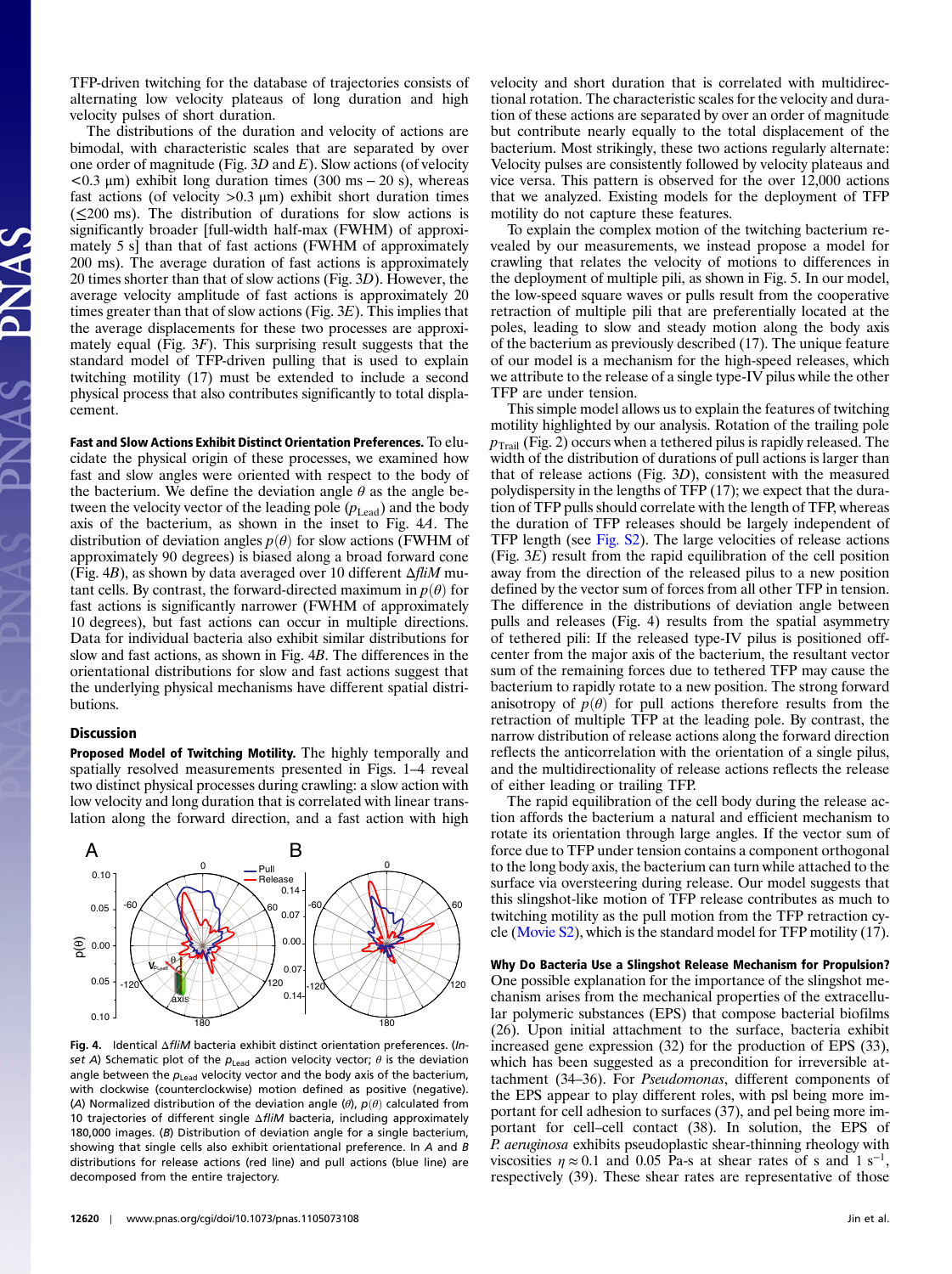

Fig. 5. Model for twitching motility. Schematic illustrating the mechanisms for the alternating pull (left) and release (right) actions of a crawling bacterium.

experienced by a bacterium of typical length 1 μm moving under pull and release actions, respectively (Fig. 3F). Bacteria move in the low Reynolds number regime (Re  $\approx 10^{-5}$ ) (40) in which inertial forces are negligible, and the viscous drag on the bacterium is therefore proportional to fluid viscosity (41). The rapid release mechanism may therefore allow bacteria to exploit the pseudoplastic rheology of the EPS and reduce viscous drag by approximately 200% based on our simple estimate. Moreover, this argument does not depend on the specific chemistry of the polymeric substances but only requires that the viscosity decrease with increasing shear rate. For example, the extracellular DNA (eDNA) also required for biofilm formation (42) is also capable of shear-thinning; the viscosity of a semidilute solution of DNA decreases by approximately 500% as the shear rate is increased from  $\dot{\gamma} \approx 0.1$  to 1 s<sup>-1</sup> (43). The slingshot mechanism suggested by our model would allow bacteria to exploit the biomechanics of pili to modify the local viscosity and thus facilitate surface movement through the EPS. This proposed physical strategy would be complementary to that of bacteria such as Helicobacter pylori, which use chemical modifications to reduce the local viscosity (44).

In summary, we have investigated the complex sequence of motions that constitute twitching motility in P. aeruginosa using a two-point tracking algorithm. We find that linear translational pulls of constant velocity alternate with combined translationalrotational releases that are approximately  $20\times$  faster. Surprisingly, the contribution of the slingshot-like TFP release motion to the total distance traveled by the bacterium is comparable to that of TFP retraction, despite occurring for only approximately

- 1. Costerton JW, Stewart PS, Greenberg EP (1999) Bacterial biofilms: A common cause of persistent infections. Science 284:1318–1322.
- 2. O'Toole GA, Kolter R (1998) Flagellar and twitching motility are necessary for Pseudomonas aeruginosa biofilm development. Mol Microbiol 30:295–304.
- 3. Klausen M, Aaes-Jørgensen A, Molin S, Tolker-Nielsen T (2003) Involvement of bacterial migration in the development of complex multicellular structures in Pseudomonas aeruginosa biofilms. Mol Microbiol 50:61–68.
- 4. Berg HC (2003) The rotary motor of bacterial flagella. Annu Rev Biochem 72:19–54.
- 5. Angelini TE, Roper M, Kolter R, Weitz DA, Brenner MP (2009) Bacillus subtilis spreads by surfing on waves of surfactant. Proc Natl Acad Sci USA 106:18109–18113.
- 6. Verstraeten N, et al. (2008) Living on a surface: Swarming and biofilm formation. Trends Microbiol 16:496–506.
- 7. McBride MJ (2001) Bacterial gliding motility: Multiple mechanisms for cell movement over surfaces. Annu Rev Microbiol 55:49–75.
- 8. Nguyen D, Singh PK (2006) Evolving stealth: Genetic adaptation of Pseudomonas aeruginosa during cystic fibrosis infections. Proc Natl Acad Sci USA 103:8305–8306. 9. Yoon SS, et al. (2002) Pseudomonas aeruginosa anaerobic respiration in biofilms:
- Relationships to cystic fibrosis pathogenesis. Dev Cell 3:593–603.
- 10. Shi W, Sun H (2002) Type IV pilus-dependent motility and its possible role in bacterial pathogenesis. Infect Immun 70:1–4.
- 11. Mattick JS (2002) Type IV pili and twitching motility. Annu Rev Microbiol 56:289–314.
- 12. Barken KB, et al. (2008) Roles of type IV pili, flagellum-mediated motility and extracellular DNA in the formation of mature multicellular structures in Pseudomonas aeruginosa biofilms. Environ Microbiol 10:2331–2343.

5% of the total duration of the trajectory. After release of a single type-IV pilus, the cell body reorients along the vector sum of forces from multiple TFP under tension, thereby allowing it to turn while still surface-attached. The oversteering mechanism elucidated here, which is driven by the rapid release actions, enables changes of direction that are approximately 100× faster than those exhibited by M. xanthus (25). Moreover, the rapid slingshot release enables efficient locomotion in the shear-thinning macromolecular fluids encountered during biofilm formation. These methods show how P. aeruginosa deploy TFP to move and change direction on surfaces. Because twitching motions depend on the physical distributions of TFP on individual cells, analysis of motility patterns may enable new methods for biometric "fingerprinting" of individual cells for single cell diagnostics (see [Fig. S2](http://www.pnas.org/lookup/suppl/doi:10.1073/pnas.1105073108/-/DCSupplemental/pnas.1105073108_SI.pdf?targetid=SF2)). Additionally, these methods can be easily extended to elucidate the complex motility patterns of other bacterial species using a variety of motility appendages.

## Methods

Bacteria Strains and Flow Cell Experiment. A ∆fliM isogenic mutant of Pseudomonas aeruginosa strain ATCC 15692 (45) was used to elucidate the origins of TFP-driven twitching motility. These rod-like bacteria move strictly using TFP, which exhibit polydisperse lengths of up to approximately 10 μm and retract over time scales of 1–10 sec (17, 46). Motility of attached P. aeruginosa cells was monitored in sterilized flow-cells containing FAB medium (47) with 0.6 mM glutamate flowing at 3.75 mL h<sup>−</sup><sup>1</sup> at constant temperature 30  $\pm$  0.1 °C. An inoculum was prepared by growing bacteria in test tubes containing FAB medium with 30 mM carbon with shaking at 37 °C to OD600  $\approx$  0.3. The cultures were diluted by adding 50  $\mu$ L of the bacterial suspension into 950 μL of sterilized FAB (1∶20).

Microscopy and Tracking Algorithm. Brightfield movies containing approximately 18;000 images were collected at 10 frames per second using an Olympus microscope equipped with a 100x oil objective. Typical movies contained <10 rod-like cells of P. aeruginosa. To separately track the two poles of rod-like bacteria in a database of microscopy movies, we first estimated the positions of the poles of a given bacterium by fitting an ellipse to the cell body. We defined the two foci of the ellipse as the two poles. We then separately tracked the positions of the leading ( $p_{\text{Lead}}$ ) and trailing ( $p_{\text{Train}}$ ) poles as a function of time using standard algorithms (27). For our analysis, focus  $p_{\text{lead}}$  is defined as the leading pole of the bacterium along the statistically preferred direction of motion.

To accurately calculate the velocity of bacteria below the noise limit of approximately 0.3 μm∕s set by the errors from the ellipse fitting, we implemented a linear regression algorithm. We subdivided each trajectory into segments using a noise threshold of 2 pixels (0.12 μm). If the position in the segment varied less than this threshold, we calculated the velocity using linear regression across the entire segment (solid line in Fig. 1A). For the extremely rapid motions of duration two frames, we directly calculated the velocity of the pole as the total displacement divided by the frame time (0.1 sec).

- 13. Harshey RM (2003) Bacterial motility on a surface: Many ways to a common goal. Annu Rev Microbiol 57:249–273.
- 14. Heydorn A, et al. (2002) Statistical analysis of Pseudomonas aeruginosa biofilm development: Impact of mutations in genes involved in twitching motility, cell-to-cell signaling, and stationary-phase sigma factor expression. Appl Environ Microbiol 68:2008–2017.
- 15. Gibiansky ML, et al. (2010) Bacteria use type IV pili to walk upright and detach from surfaces. Science 330:197.
- 16. Merz AJ, So M, Sheetz MP (2000) Pilus retraction powers bacterial twitching motility. Nature 407:98–102.
- 17. Skerker JM, Berg HC (2001) Direct observation of extension and retraction of type IV pili. Proc Natl Acad Sci USA 98:6901–6904.
- 18. Kaiser D (2007) Bacterial swarming: A re-examination of cell-movement patterns. Curr Biol 17:R561–R570.
- 19. Nudleman E, Kaiser D (2004) Pulling together with type IV pili. J Mol Microbiol Biotechnol 7:52–62.
- 20. Satyshur KA, et al. (2007) Crystal structures of the pilus retraction motor PilT suggest large domain movements and subunit cooperation drive motility. Structure 15:363–376.
- 21. Merz AJ, Forest KT (2002) Bacterial surface motility: Slime trails, grappling hooks and nozzles. Curr Biol 12:R297–R303.
- 22. Maier B, Potter L, So M, Seifert HS, Sheetz MP (2002) Single pilus motor forces exceed 100 pN. Proc Natl Acad Sci USA 99:16012–16017.

MICROBIOLOGY

**MICROBIOLOGY**